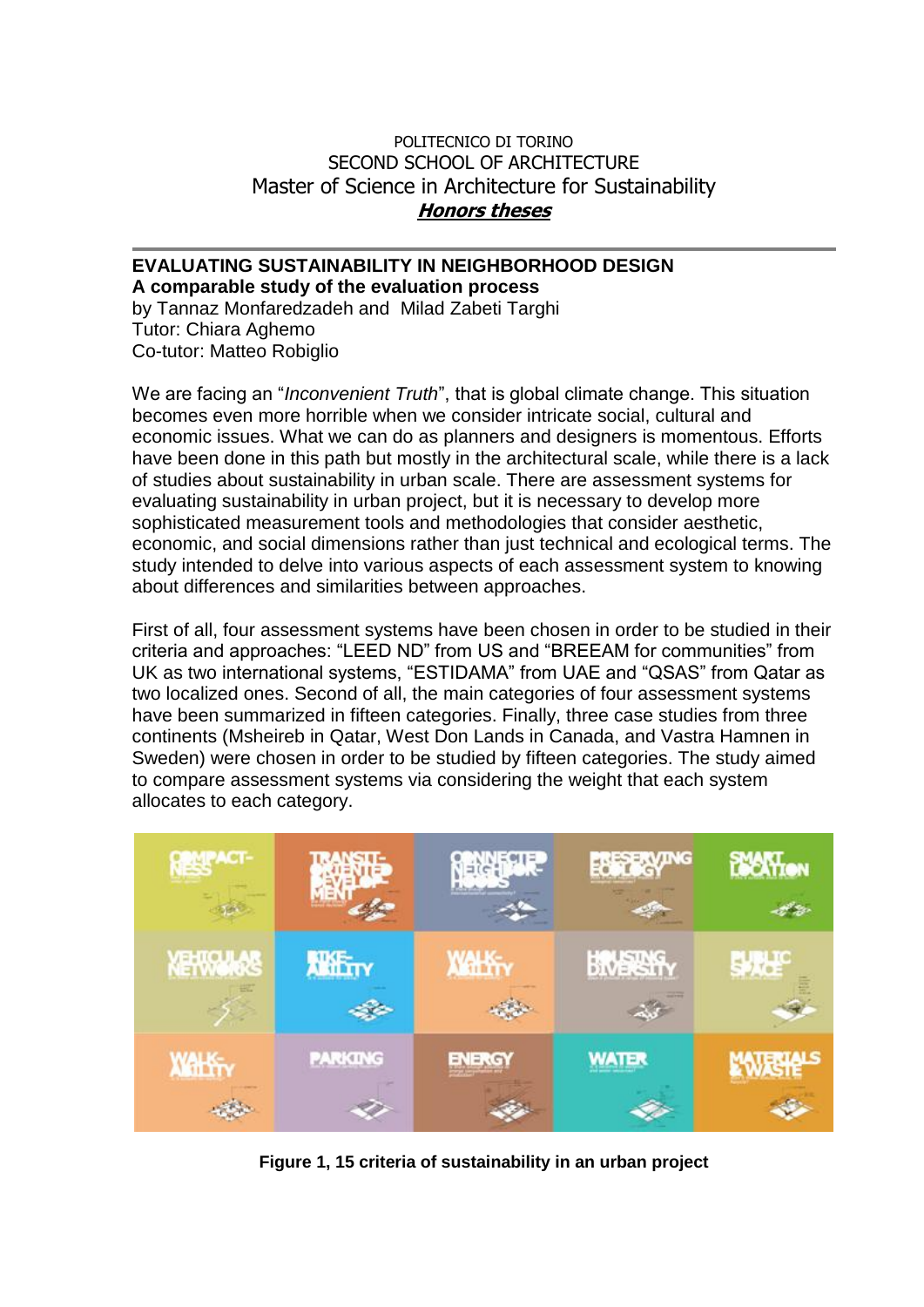Many interesting results came out. For instance, Water category in QSAS and ESTIDAMA has greater weight than in LEED and BREEAM or Smart Location category in LEED has a remarkable value rather than in other systems. Causes of these differences can be found in political, cultural, environmental, social, and economic features of each region. The success of this study will have effects on understanding sustainability in greater scales and in different contexts of the world.



**Figure 2, Assessment systems and differences in weighting**